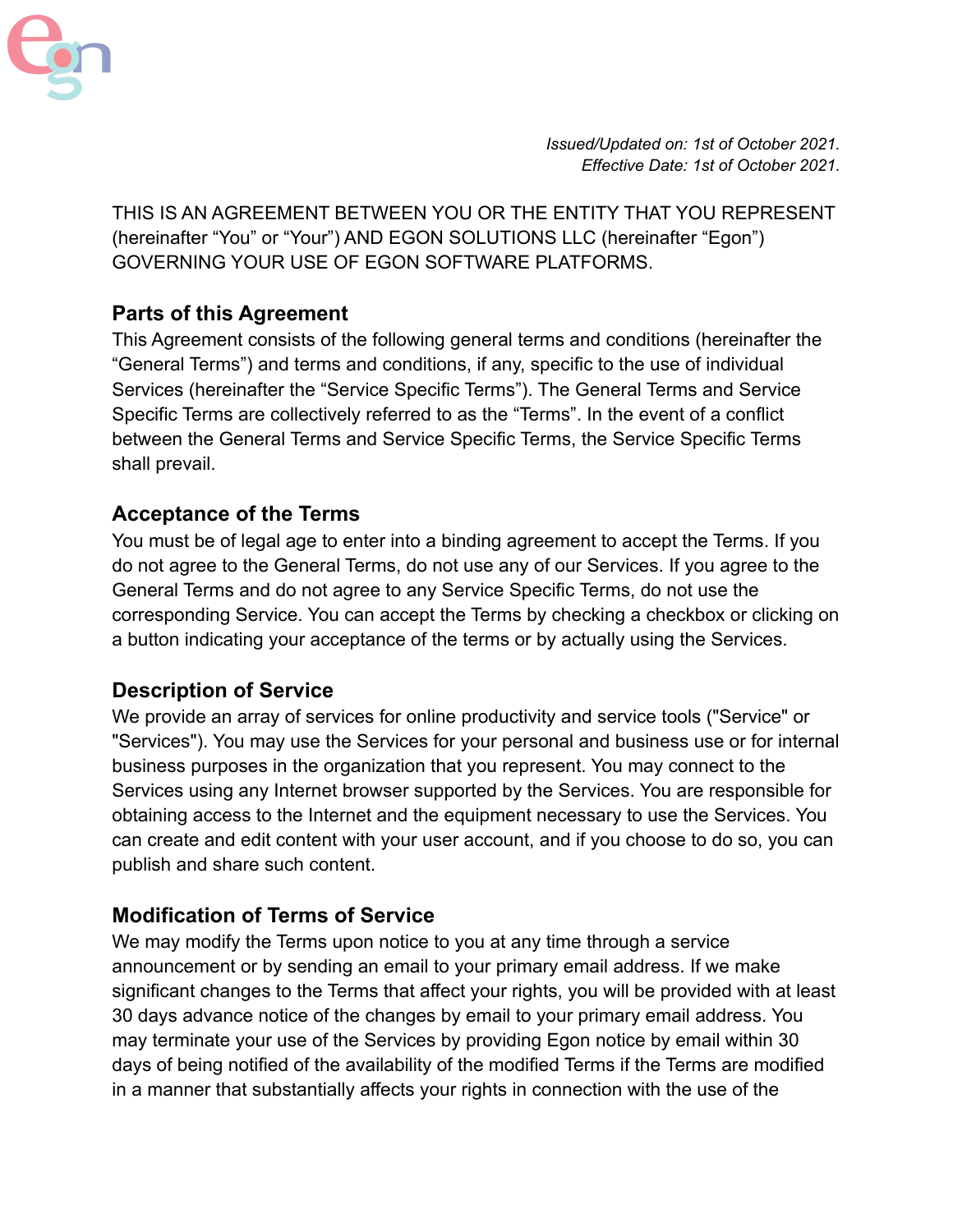

Services. In the event of such termination, you will be entitled to a prorated refund of the unused portion of any prepaid fees. Your continued use of the Service after the effective date of any change to the Terms will be deemed to be your agreement to the modified Terms.

## **User Sign up Obligations**

You need to sign up for a user account by providing all required information to access or use the Services. If you represent an organization and wish to use the Services for corporate internal use, we recommend that you, and all other users from your organization, sign up for user accounts by providing your corporate contact information. In particular, we recommend that you use your corporate email address. You agree to: a) provide true, accurate, current, and complete information about yourself as prompted by the sign-up process; and b) maintain and promptly update the information provided during sign-up to keep it true, accurate, current, and complete. If you provide any information that is untrue, inaccurate, outdated, or incomplete, or if Egon has reasonable grounds to suspect that such information is untrue, inaccurate, outdated, or incomplete, Egon may terminate your user account and refuse current or future use of any or all of the Services.

### **Organization Accounts and Administrators**

When you sign up for an account for your organization, you may specify one or more administrators. The administrators will have the right to configure the Services based on your requirements and manage end users in your organization account. You are responsible for

- I. ensuring confidentiality of your organization account password,
- II. appointing competent individuals as administrators for managing your organization account, and
- III. ensuring that all activities that occur in connection with your organization account comply with this Agreement.

You understand that EGON is not responsible for account administration and internal management of the Services for you.

You are responsible for taking the necessary steps for ensuring that your organization does not lose control of the administrator accounts. You may specify a process to be followed for recovering control in the event of such loss of control of the administrator accounts by following the specified service and support processes and tools. In the absence of any specified administrator account recovery process, Egon may provide control of an administrator account to an individual providing proof satisfactory to Egon demonstrating authorization to act on behalf of the organization. You agree not to hold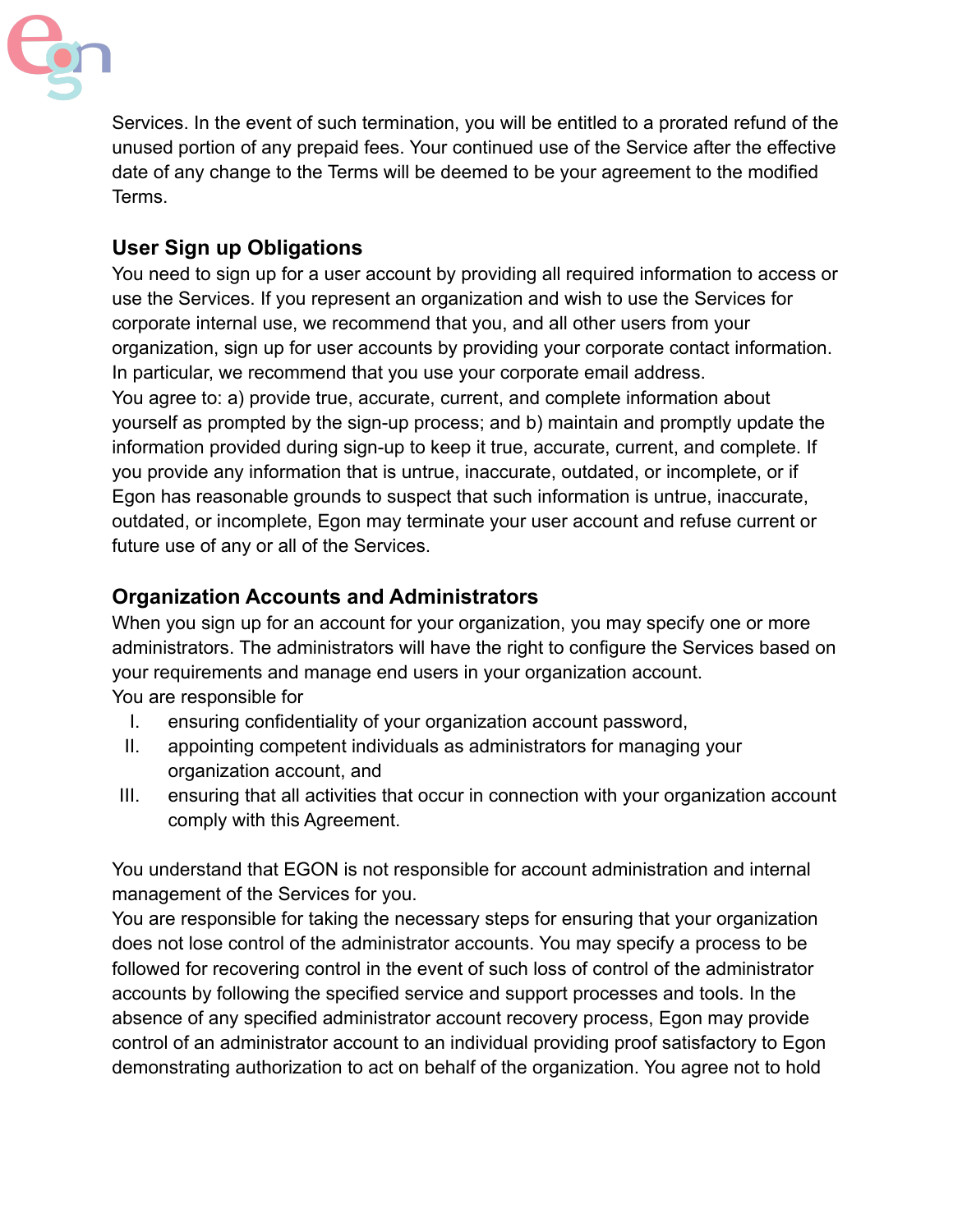

Egon liable for the consequences of any action taken by Egon in good faith in this regard.

## **Personal and Business Information**

The personal and business information you provide to Egon through the Service is governed by Egon Security and Privacy Policy. Your election to use the Service indicates your acceptance of the terms of the Egon Security and Privacy Policy. You are responsible for maintaining the confidentiality of your username, password, and other sensitive information. You are responsible for all activities that occur in your user account, and you agree to inform us immediately of any unauthorized use of your user account by email to support@egonsolutions.com. We are not responsible for any loss or damage to you or any third party incurred as a result of any unauthorized access and/or use of your user account, or otherwise.

## **Communications from Egon**

The Service may include certain communications from Egon, such as service announcements, administrative messages, and newsletters. You understand that these communications shall be considered part of using the Services. As part of our policy to provide you total privacy, we also provide you the option of opting out from receiving newsletters from us. However, you will not be able to opt-out from receiving service announcements and administrative messages.

### **Fees and Payments**

The Services are available under subscription plans of various durations. Your subscription will be automatically renewed at the end of each subscription period unless you inform us that you do not wish to renew the subscription. At the time of renewal, the subscription fee will be charged to your account. We provide you the option of changing the details if you would like the payment for the renewal to be made through a different mechanism. If you do not wish to renew the subscription, you must inform us at least seven days before the renewal date. If you have not informed us that you do not wish to renew the subscription, you will be presumed to have authorized Egon to charge the subscription fee to your account.

Failed payments may generate a suspension of the Service, and all content. If there is no resolution of payment within thirty days Egon may terminate and delete your user account, Service, and all content.

Any increase in charges will be in effect once the current billing cycle has been completed.

# **Restrictions on Use**

In addition to all other terms and conditions of this Agreement, you shall not: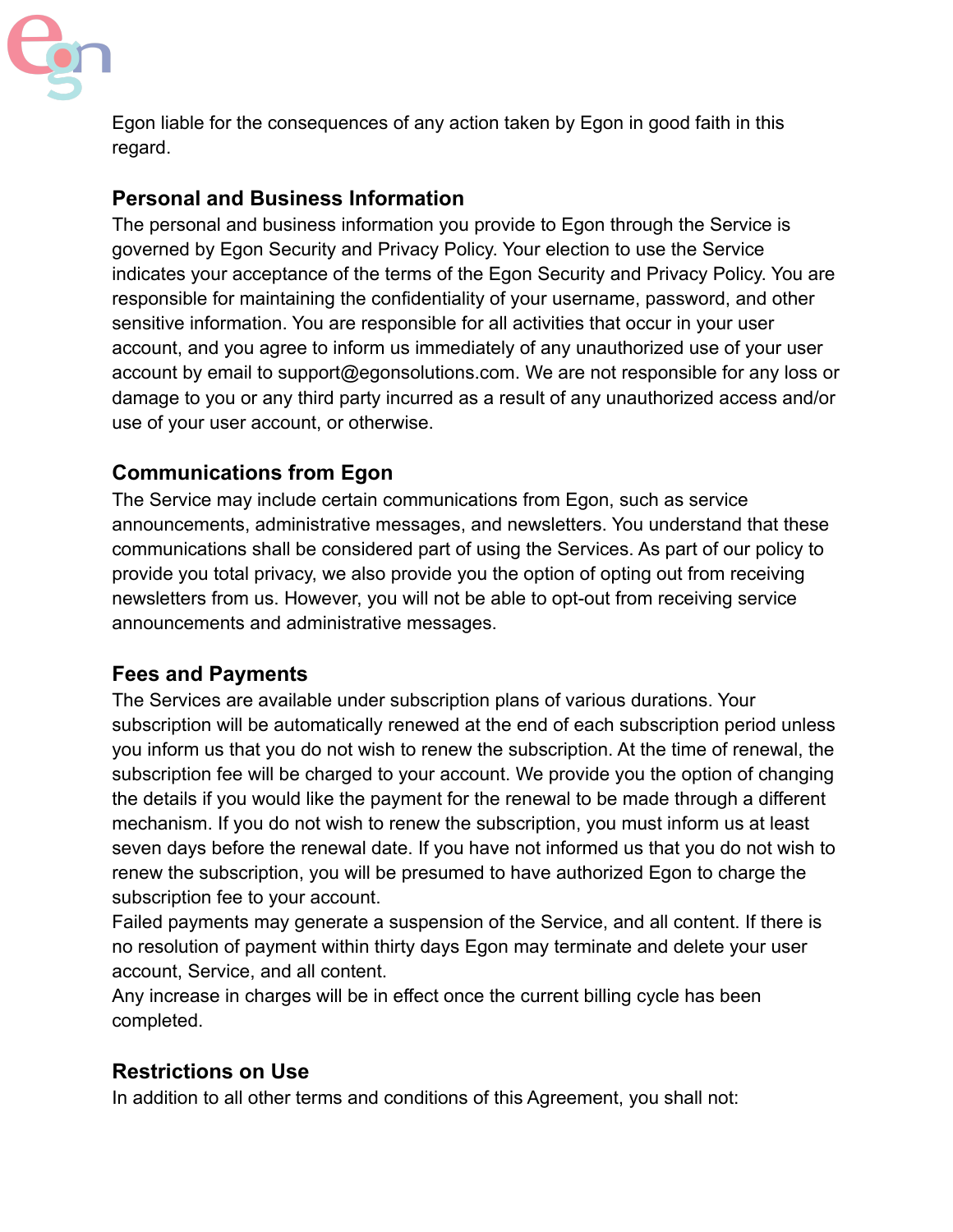

- I. transfer the Services or otherwise make it available to any third party;
- II. store or publish any personal or confidential information belonging to any person or entity without obtaining consent from such person or entity;
- III. use the Services in any manner that could damage, disable, overburden, impair or harm any server, network, computer system, resource of Egon;
- IV. violate any applicable local, state, national or international law; and
- V. create a false identity to mislead any person as to the identity or origin of any communication.

### **Spamming and Illegal Activities**

You agree to be solely responsible for the contents of your transmissions through the Services. You agree not to use the Services for illegal purposes or for the transmission of material that is unlawful, defamatory, harassing, libelous, invasive of another's privacy, abusive, threatening, harmful, vulgar, pornographic, obscene, or is otherwise objectionable, offends religious sentiments, promotes racism, contains viruses or malicious code, or that which infringes or may infringe the intellectual property or other rights of another. You agree not to use the Services for the transmission of "junk mail", "spam", "chain letters", "phishing" or unsolicited mass distribution of email. We reserve the right to terminate your access to the Services if there are reasonable grounds to believe that you have used the Services for any illegal or unauthorized activity.

#### **Inactive User Accounts Policy**

We reserve the right to terminate user accounts that are inactive for a continuous period of 120 days. In the event of such termination, all data associated with such a user account will be deleted. We will provide you with prior notice of such termination and the option to back up your data. The data deletion policy may be implemented for any or all of the Services. Each Service will be considered an independent and separate service to calculate the period of inactivity. In other words, activity in one of the Services is not sufficient to keep your user account in another Service active. In the case of accounts with more than one user, if at least one of the users is active, the account will not be considered inactive.

#### **Data Ownership**

We respect your right to ownership of content created or stored by you. You own the content created or stored by you. Unless specifically permitted by you, your use of the Services does not grant Egon the license to use, reproduce, adapt, modify, publish or distribute the content created by you or stored in your user account for Egon's commercial, marketing, or any similar purpose. But you grant Egon permission to access, copy, distribute, store, transmit, reformat, publicly display and publicly perform the content of your user account solely as required for providing the Services to you.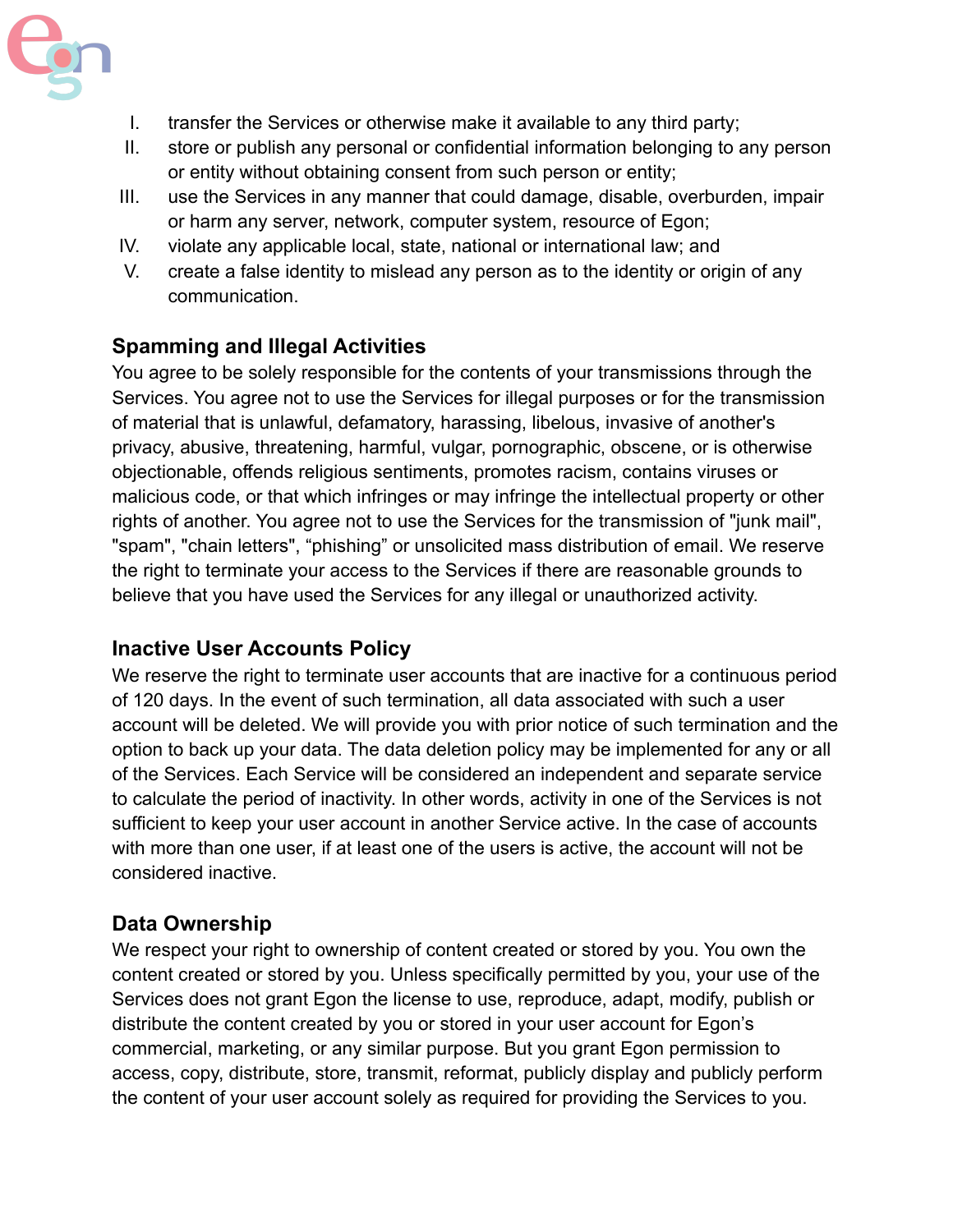

## **User-Generated Content**

You may transmit or publish content created by you using any of the Services or otherwise. However, you shall be solely responsible for such content and the consequences of its transmission or publication. Any content made public will be publicly accessible through the internet and may be crawled and indexed by search engines. You are responsible for ensuring that you do not accidentally make any private content publicly available.

### **Demo Environments**

Egon may provide demo environments to showcase the possibility of using the Services effectively for specific purposes. The information contained in any such demo environment consists of random data. Egon makes no warranty, either express or implied, as to the accuracy, usefulness, completeness, or reliability of the information or the sample data.

#### **Trademark**

Egon, Egon logo, the names of individual Services, and their logos are trademarks of Egon Solutions LLC. You agree not to display or use, in any manner, the Egon trademarks, without Egon's prior permission.

#### **Disclaimer of Warranties**

YOU EXPRESSLY UNDERSTAND AND AGREE THAT THE USE OF THE SERVICES IS AT YOUR SOLE RISK. THE SERVICES ARE PROVIDED ON AN AS-IS-AND-AS-AVAILABLE BASIS.

EGON EXPRESSLY DISCLAIMS ALL WARRANTIES OF ANY KIND, WHETHER EXPRESS OR IMPLIED, INCLUDING, BUT NOT LIMITED TO, THE IMPLIED WARRANTIES OF MERCHANTABILITY AND FITNESS FOR A PARTICULAR PURPOSE.

EGON MAKES NO WARRANTY THAT THE SERVICES WILL BE UNINTERRUPTED, TIMELY, SECURE, OR ERROR-FREE.

USE OF ANY MATERIAL DOWNLOADED OR OBTAINED THROUGH THE USE OF THE SERVICES SHALL BE AT YOUR OWN DISCRETION, AND RISK AND YOU WILL BE SOLELY RESPONSIBLE FOR ANY DAMAGE TO YOUR COMPUTER SYSTEM, MOBILE TELEPHONE, WIRELESS DEVICE, OPERATION OR DATA THAT RESULTS FROM THE USE OF THE SERVICES OR THE DOWNLOAD OF ANY SUCH MATERIAL.

NO ADVICE OR INFORMATION, WHETHER WRITTEN OR ORAL, OBTAINED BY YOU FROM EGON, ITS EMPLOYEES, OR REPRESENTATIVES SHALL CREATE ANY WARRANTY NOT EXPRESSLY STATED IN THE TERMS.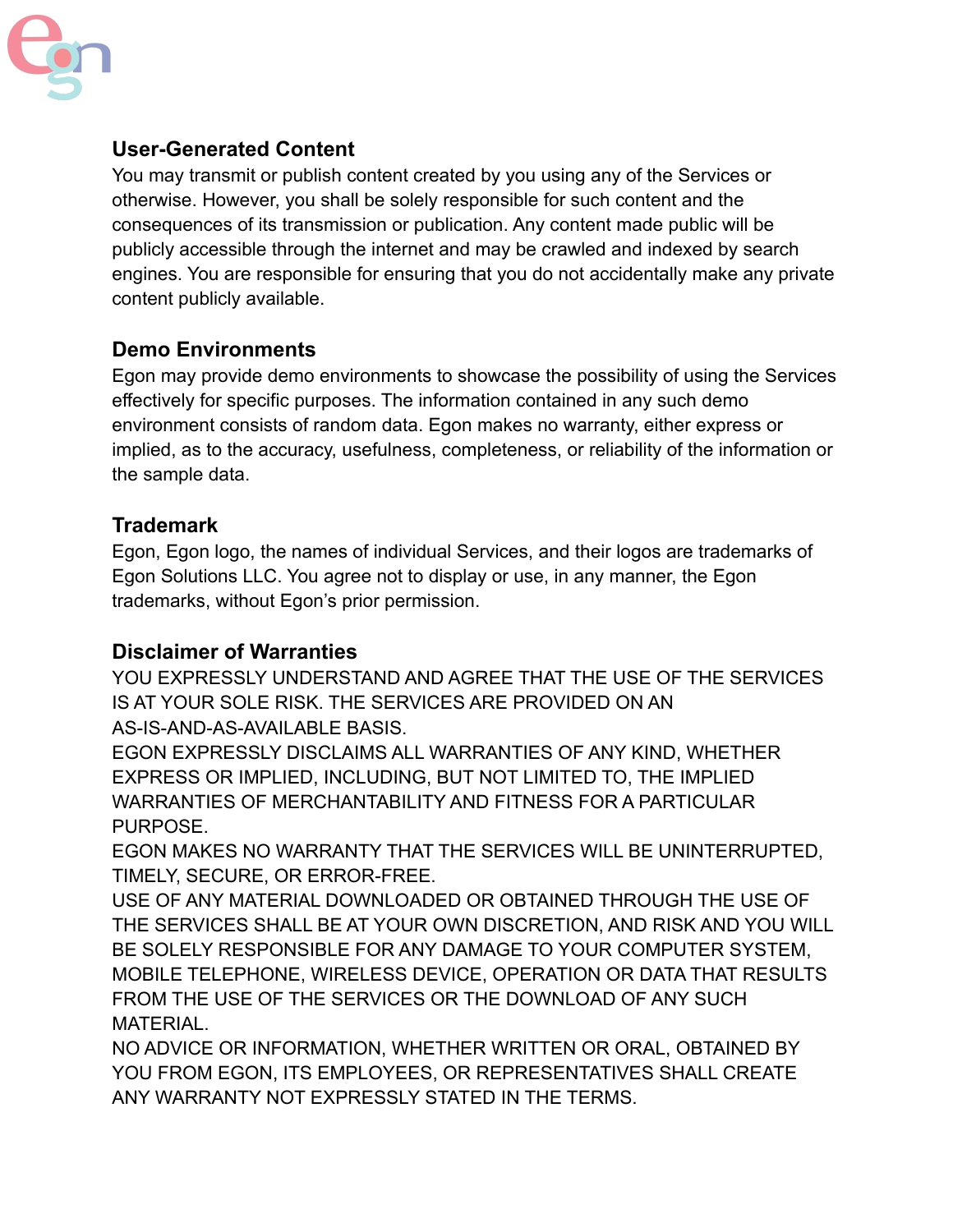

## **Limitation of Liability**

YOU AGREE THAT EGON SHALL, IN NO EVENT, BE LIABLE FOR ANY CONSEQUENTIAL, INCIDENTAL, INDIRECT, SPECIAL, PUNITIVE, OR OTHER LOSS OR DAMAGE WHATSOEVER OR FOR LOSS OF BUSINESS PROFITS, BUSINESS INTERRUPTION, COMPUTER FAILURE, LOSS OF BUSINESS INFORMATION, OR OTHER LOSS ARISING OUT OF OR CAUSED BY YOUR USE OF OR INABILITY TO USE THE SERVICE, EVEN IF EGON HAS BEEN ADVISED OF THE POSSIBILITY OF SUCH DAMAGE.

IN NO EVENT SHALL EGON'S ENTIRE LIABILITY TO YOU IN RESPECT OF ANY SERVICE, WHETHER DIRECT OR INDIRECT, EXCEED THE FEES PAID BY YOU TOWARDS SUCH SERVICE.

#### **Indemnification**

You agree to indemnify and hold harmless Egon, its officers, directors, employees, suppliers, and affiliates, from and against any losses, damages, fines, and expenses (including attorney's fees and costs) arising out of or relating to any claims that you have used the Services in violation of another party's rights, in violation of any law, in violations of any provisions of the Terms, or any other claim related to your use of the Services, except where such use is authorized by Egon.

#### **Arbitration**

Any controversy or claim arising out of or relating to the Terms shall be settled by binding arbitration following the commercial arbitration rules of the American Arbitration Association. Any such controversy or claim shall be arbitrated on an individual basis, and shall not be consolidated in any arbitration with any claim or controversy of any other party. The decision of the arbitrator shall be final and unappealable. The arbitration shall be conducted in the state of Florida, United States of America, and judgment on the arbitration award may be entered into any court located in the county of Miami-Dade, Florida. Notwithstanding anything to the contrary, Egon may at any time seek injunctions or other forms of equitable relief from any court of competent jurisdiction.

#### **Suspension and Termination**

We may suspend your user accounts or temporarily disable access to the whole or part of any Service in the event of any suspected illegal activity, extended periods of inactivity, or requests by law enforcement or other government agencies. Objections to suspension or disabling of user accounts should be made to support@egonsolutions.com within thirty days of being notified about the suspension. We may terminate and delete your user accounts, Service, and all content after thirty